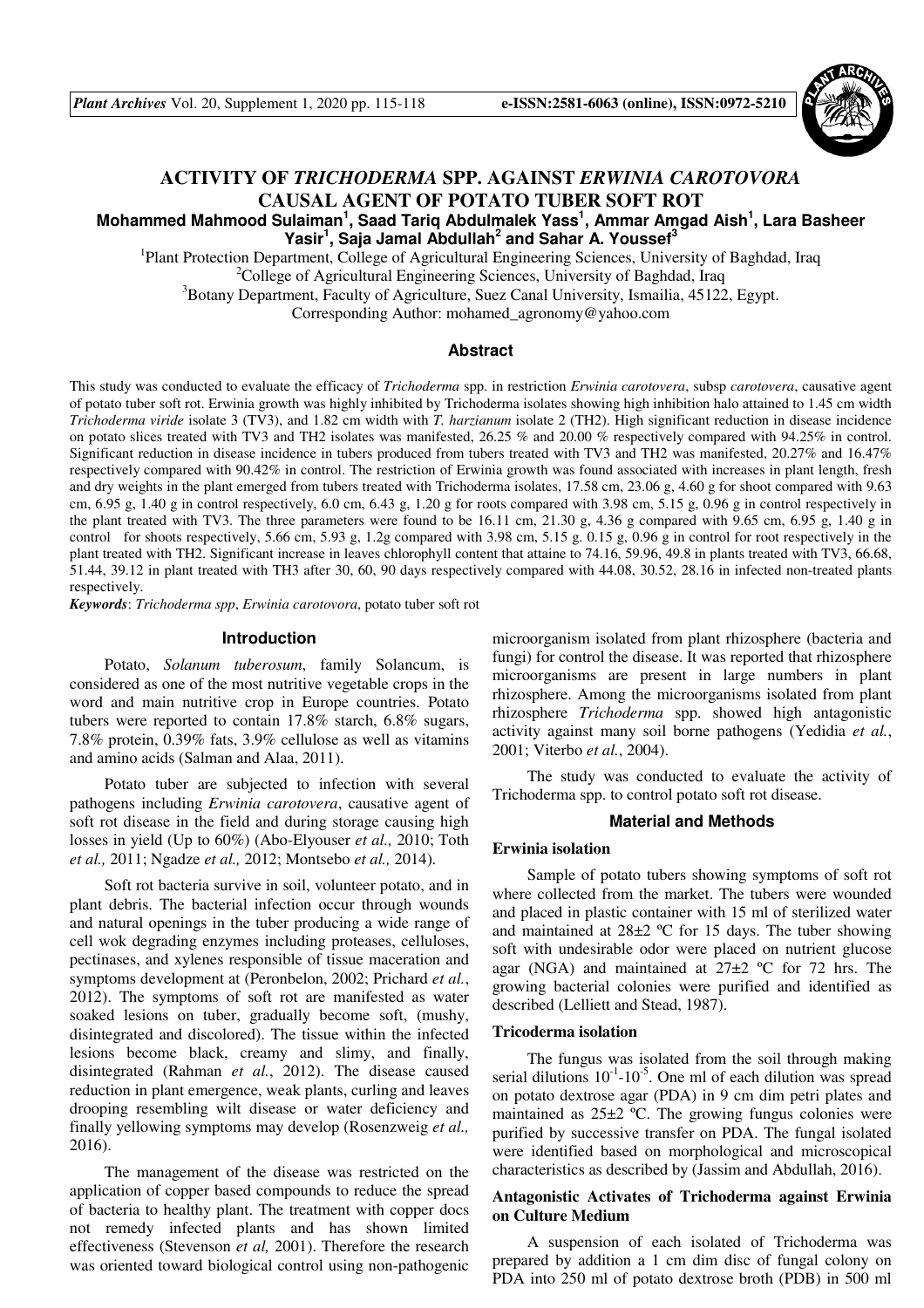flask and maintained at 25±2ºC for 3 days. A liquid culture of Erwinia was obtained by transfer a small part of bacterial colony, on Nutrient agar, (NA) into 250 ml of Nutrient broth in 500 ml flask and maintained at 28±2ºC for 48 hrs.

One ml of the bacterial suspension on NB was uniformly spread on the NA medium in each of 9 cm dim petriplate. Disc of filter paper, 0.5 cm dim, dipped in fungal suspension for 10 min were distributed in the plates, 4 discs/plate. Bacterial suspension was added to other plates containing NA for control. Four plates for each isolate were used. The plates were maintained at 25±2ºC for 72 hrs. and the inhibition zones around the discs were measured. The more effective isolate for each Trichoderma species was selected for the next experiments.

### **Antagonistic activity of Trichoderma isolates TV3,TH2, against Erwinia on potato slices**

Healthy potato tubers were service sterilized with 2% sodium hypochlorite for three min, rinsed with sterile distilled water and cut into 1cm thick slices. The slices were placed in sterile petriplates containing sterilized filter paper soaked with sterile distilled water. The slices were inoculated with Erwinia by spreading the bacterial suspension on the surface by sterile inoculation loop. Trichoderma isolated suspension were separately added to each slices with suitable humidity. Potato slices contaminated with Erwinia only were used as control. Four plates for each isolated were used. The plates were maintained at 25±2°C for 7 days and the percentage of infected tissue was estimated by the equation:

> 100 Total tissue % Infected tissue  $=\frac{\text{Infected tissue}}{\text{max}+\text{time}} \times$

> > (Naggash *et al.,* 2016)

### **Activity of Trichoderma against Erwinia under field conditions**

The experiment was carried out in the fields of Suez Canal University/ faculty of Agriculture/ Agriculture plant Department, to control potato soft rot in pots 30x30cm. Potato tubers were soaked in Erwinia suspension for 20min, let to dry in isolation room, and soaked in Trichoderma suspension for 20 min for each isolate separately. Tuber treated with Erwinia suspension and tubers treated with Trichoderma only were used as control. The tubers were cultivated in pots (one tuber/pot). Disease incidence, length of plants, fresh and dry weights, were determined in plants after 120 days of cultivation. The chlorophyll content in leaves were determined in plants after 30, 60 and 90 days of cultivation. The disease incidence was estimated by the equation:

$$
\% \text{Disease incidence} = \frac{\text{No. of infected tubes}}{\text{Total tubes}} \times 100
$$

(Masum *et al.,* 2011)

# **Result**

#### **The isolation and identification**

#### **The pathogen**

The observation of morphological and biochemical tests of the bacteria isolated from potato tubers showing soft rot symptoms indicated that the bacteria is *Erwinia carotovora*  supsp *carotovora*. It was reported that *Erwinia carotovora* 

infect potato tubers causing soft rot disease in the field and during storage (Abo-Elyouser *et al.*, 2010; Toth *et al.*, 2011; Ngadze *et al.,* 2012; Mantsebo *et al.,* 2014).

### **The biological agent**

Two species of Trichoderma isolated from the soil were identified as *T. viride* and *T. horzianum*. Three isolates of *T. viride,* Tv1, Tv2, Tv3, and four isolates of *T. harzianum,* TH1, TH2, TH3, TH4 were obtained.

### **Antagonistic Activity of** *Trichoderma* **spp. against** *Erwinia carotovora* **growth in culture medium**

Result Table (1), showed that all Trichoderma isolates caused reduction in Erwinia growth on Nutrient Agar (NA). The width of the inhibition zones around the site of Trichoderma inoculum were 0.60, 0.97, 1.45cm for the isolates, TV1, TV2,TV3 of *T. viride*, 0.80, 1.82, 0.70, 0.37cm for the isolates TH1, TH2,TH3, TH4 of *T. harziznum* respectively compared with 0.00 cm in control. The more effective of the isolates were TV3 and TH2 that used in the next experiments.

**Table 1 :** Antagonistic activity of *Trichoderma* spp. against *Erwinia carotovora* growth in culture medium

(A) Antagonistic activity of *Trichoderma viride*. against *Erwinia carotovora* growth in culture medium

| <b>Treatment</b><br>T. viride | <b>Inhibition zone/cm</b> |  |
|-------------------------------|---------------------------|--|
| TV <sub>1</sub>               | 0.6 <sub>b</sub>          |  |
| TV <sub>2</sub>               | 0.97 <sub>b</sub>         |  |
| TV <sub>3</sub>               | 1.45a                     |  |
| Control                       | 0 c                       |  |
| (5)                           | 0.426                     |  |

| (B) Antagonistic activity of <i>Trichoderma harzianum</i> . against |  |
|---------------------------------------------------------------------|--|
| <i>Erwinia carotovora</i> growth in culture medium                  |  |

| <b>Treatment</b><br>T. harzianum | <b>Inhibition zone/cm</b> |  |
|----------------------------------|---------------------------|--|
| TH1                              | 0.8 <sub>b</sub>          |  |
| TH <sub>2</sub>                  | 1.82a                     |  |
| TH <sub>3</sub>                  | 0.7 <sub>b</sub>          |  |
| TH <sub>4</sub>                  | 0.37c                     |  |
| Control                          |                           |  |
| $\Gamma$                         | 0.310                     |  |

### **Effective of Trichoderma on** *Erwinia carotovora* **growth on potato slices**

High significant reduction in Erwinia growth on potato slices treated with Trichoderma suspension was manifested. The disease incidences were found, 26.25 and 20.00% for the tow isolates, TV3 and TH2 respectively compared with 94.25% in control Table (2).

**Table 2 :** Effect of *Trichoderma* spp. on *Erwinia carotovora* growth on potato slices

| <b>Treatment</b> | Infected tissue %  |
|------------------|--------------------|
| TV3              | 26.25 <sub>b</sub> |
| TH2              | 20c                |
| Control          | 94.25 a            |
|                  | 4813               |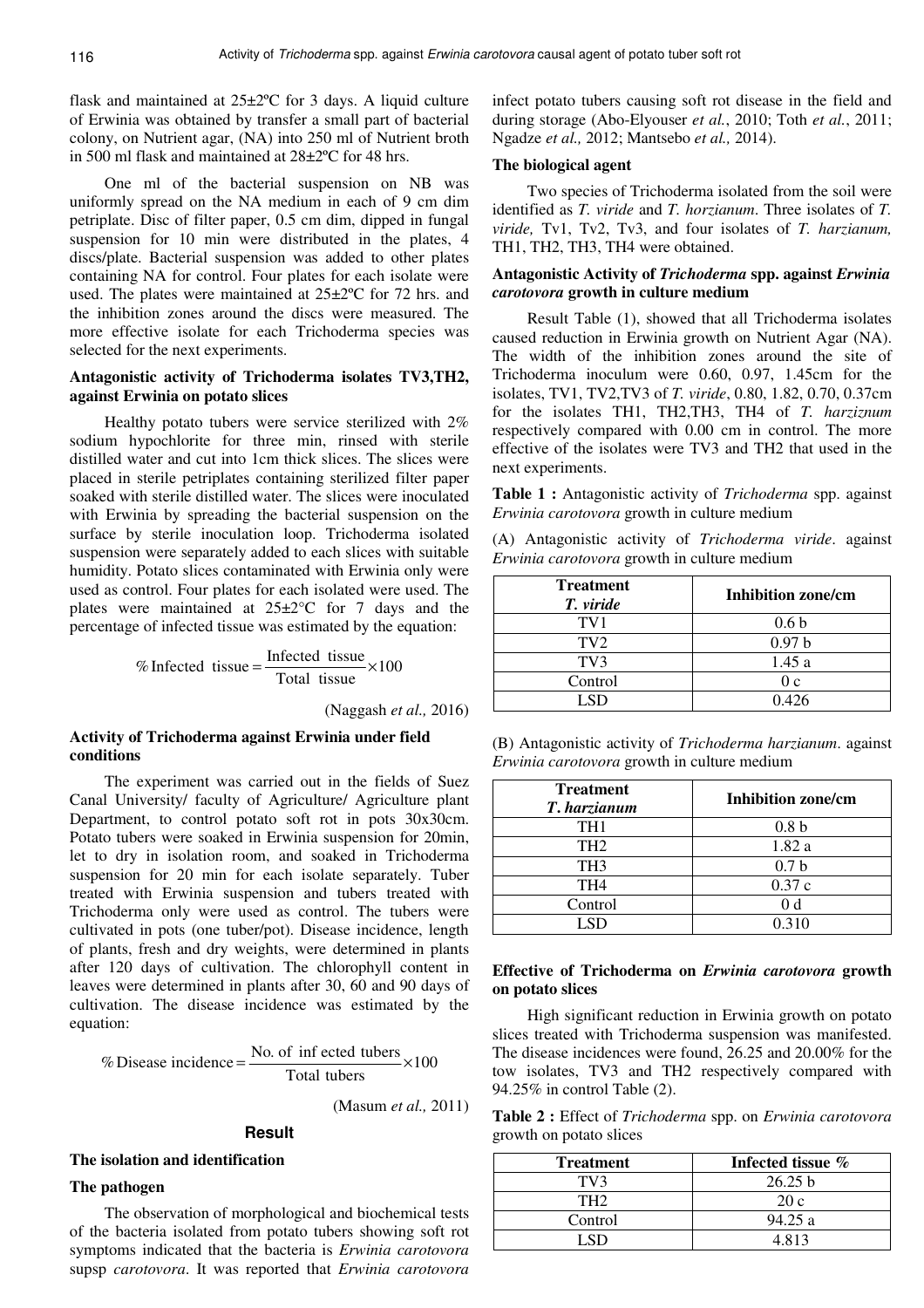### **Activity of Trichoderma spp. in restriction of Erwinia growth under field conditions**

The treatment of Erwinia contaminated potato tubers with Trichoderma induced high reduction in disease incidence in the tubers obtained. The disease incidence were found to be 20.27% and 16.74% in the tubers produced from tubers treated with TV3 and TH2 isolates respectively compared with 90.42% in control Table (3).

**Table 3 :** Effect of *Trichoderma* spp. on disease incidence in tubers under field condition

| <b>Treatment</b> | Infected tuber %   |
|------------------|--------------------|
| TV3              | 20.27 <sub>b</sub> |
| TH2              | 16.47 c            |
| Control          | 90.42 a            |
|                  | 2.880              |

### **Effect of treatment with Trichoderma on plant growth parameters**

High increase in plant lengths, fresh and dry weights of shoot and roots, in the plants emerged from tubers treated with Trichoderma, were manifested Table (4). The three parameters were, 17.58cm, 23.06g, 4.6g for the shoot respectively compared with 9.65cm, 6.95g, 1.4g in control (infected) respectively the lengths, fresh and dry weights of root were, 6.0 cm, 6.58g, 1.26g respectively compared with 3.98cm, 5.15g, 0.96g in control respectively in the plants emerged from tubers treated with TV3. The three parameters were found to be, 16.11cm, 21.30g, 4.36g for shoots, 5.66cm, 5.93g, 1.2g for root respectively in plants emerged from tubers treated with TH2 compared with 9.65cm, 6.95g, 1.4g for shoots, 3.98cm, 5.15g, 0.96g for root respectively in control.

**Table 4 :** Effect of treatment with Trichoderma on plant growth parameters

|                  | <b>Shoot</b> |                   | <b>Root</b> |            |                   |             |
|------------------|--------------|-------------------|-------------|------------|-------------------|-------------|
| <b>Treatment</b> |              | Weight $(g)$      |             | Weight (g) |                   |             |
|                  | Fresh        | Dry               | Length (cm) | Fresh      | Dry               | Length (cm) |
| TV <sub>3</sub>  | 24.81 a      | 5.11 a            | 19.53 a     | 7.33a      | 1.5a              | 6.63a       |
| TH <sub>2</sub>  | 23.66 ab     | $4.73$ ab         | 18.31 ab    | $6.58$ ab  | 1.6ab             | 6.18ab      |
| $TV3 + E.c$      | 30.06 b      | $4.6$ ab          | 17.58 bc    | $6.43$ ab  | 1.26ab            | 6 ab        |
| $TH2 + E.c$      | 21.3c        | 4.36 <sub>b</sub> | 16.11e      | 5.93 be    | $1.2$ ab          | 5.66 be     |
| Control          | 17.65 d      | 3.48c             | 13.96 d     | $5.63$ be  | 1.01 <sub>b</sub> | 5.01c       |
| E.c              | 6.95e        | 1.3 <sub>d</sub>  | 9.65e       | 5.15 e     | 0.96 <sub>b</sub> | 3.98 d      |
| <b>LSD</b>       | 1.635        | 0.701             | 1.552       | 1.166      | 0.319             | 0.957       |

### **The infection with Erwinia caused high reduction in leaves content of chlorophyll compared with control**

The chlorophyll contents were found 44.08, 30.52, 28.18 in infected plants compared with 56.36, 42.48, 38.62 in control after 30, 60, 90 days respectively. The treatment of Erwinia inoculated plants with Trichoderma induced high significant increase in chlorophyll contents that attained to 74.16, 59.96, 49.80 in plants emerged from tubers treated with TV3, 66.68, 51.44, 39.12 in plants emerged from tubers treated With TH2 after 30,60,90 days respectively Table(5).

**Table 5 :** Effect of treatment with Trichoderma on chlorophyll content

| <b>Chlorophyll content</b> |         |                   |         |
|----------------------------|---------|-------------------|---------|
| <b>Treatment</b>           | 30 Days | 60 Days           | 90 Days |
| TV <sub>3</sub>            | 98.14 a | 80.38 a           | 70.54 a |
| TH <sub>2</sub>            | 91.74 b | 70.9 <sub>b</sub> | 56.72 b |
| $TV3 + Ec$                 | 74.16 c | 59.96 c           | 49.8c   |
| $TH2 + Ec$                 | 66.68 d | 51.84 d           | 39.12 d |
| Control                    | 56.36 e | 42.48 e           | 38.62 d |
| E.c                        | 44.08 f | 30.52 f           | 28.18e  |
| LSD                        | 3.868   | 5.994             | 5.156   |

### **Discussion**

The results of this study demonstrate that potato tubers are highly infected with *Erwinia carotovora* subsp carotovora causing soft rot disease leading to significant losses in potato production. It was reported that potato soft rot caused by *E. carotovora* subsp carotovora is one of important diseases on potato causing great reduction in yield resulting in economic losses in the field, during transit, and in storage (Abo-Elyouserv *et al.,* 2010; Toth *et al.,* 2011; Ngadze *et al.,* 2012; Mautsebo *et al.,* 2014). *E. carotovora*  subsp carotovora is listed among the top ten planted pathogenic bacteria (Mansfield *et al.,* 2012).

Erwinia growth was highly inhibited by Trichoderma isolates tested showing inhibition halo on nutrient at different extent. The more effective isolates, TV3 and TH2 caused high reduction in disease incidence on potato slices compared with control.

The activity of *Trichoderma* is restriction Erwinia growth may be through producing substances possessing on agonistic effects against Erwinia. Several studies reported to the activity of *T. virde* in restriction different plant pathogens growth (Bhattocharrya and Purohit 2008, Harman, 2006). The effected of Trichoderma can be resulted from direct parasitism on Erwinia cells followed by penetration the cells and producing enzymes that degrade host cells wall leading to cells death. It was reported that some fungi penetrate host cells through excursion certain enzyme including, chitinase, B-1,3-glucanase and protease (McQuilken and Gemmell, 2004; Al-Jarah *et al.,* 2013).